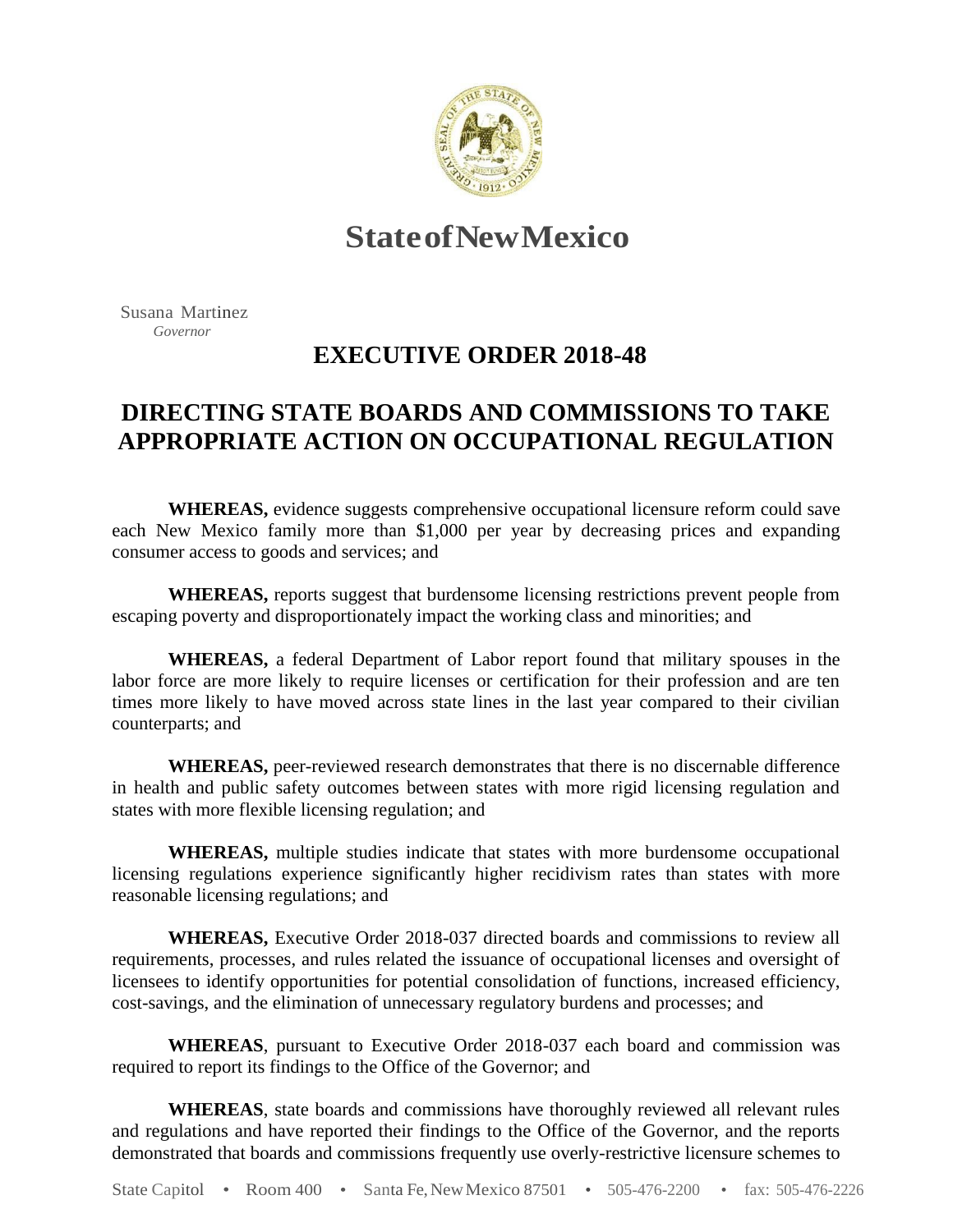Page 2 Executive Order 2018-048 October 3, 2018

regulate certain professions; and

**WHEREAS,** these schemes impose an undue burden on the fundamental right of New Mexicans to pursue a career in any chosen occupation without permission from the government and cause all New Mexico families to suffer economically; and

**WHEREAS,** reforming and eliminating occupational licensure schemes would remedy the deficiencies they create and afford New Mexicans the ability to prosper economically;

**NOW, THEREFORE,** I, Susana Martinez, Governor of the State of New Mexico, by the authority vested in me by the Constitution and the Laws of the State of New Mexico do hereby **ORDER** and **DIRECT**:

- 1. In order to reduce the burden of occupational licensing on job-seekers who move to New Mexico and military families, all New Mexico boards, commissions, agencies or departments that issue occupational licenses shall promulgate rules or policies to accomplish the following:
	- a. Accept the occupational licenses of licensees in good-standing in any other state or jurisdiction as equal to a New Mexico license for equivalent or similar occupations unless it can be compellingly demonstrated that the other jurisdictions' requirements do not adequately protect the public health or safety because of risks inherent to providing the service in New Mexico which are not present in the other state or jurisdiction;
	- b. Accept professional experience as a substitute for reciprocal licensure in the case that an individual comes to New Mexico from a state or jurisdiction that does not license that occupation unless it can be compellingly demonstrated that doing so would not adequately protect the public health or safety because of risks inherent to providing the service in New Mexico which are not present in the other state or jurisdiction. The board, commission, agency, or department shall recognize and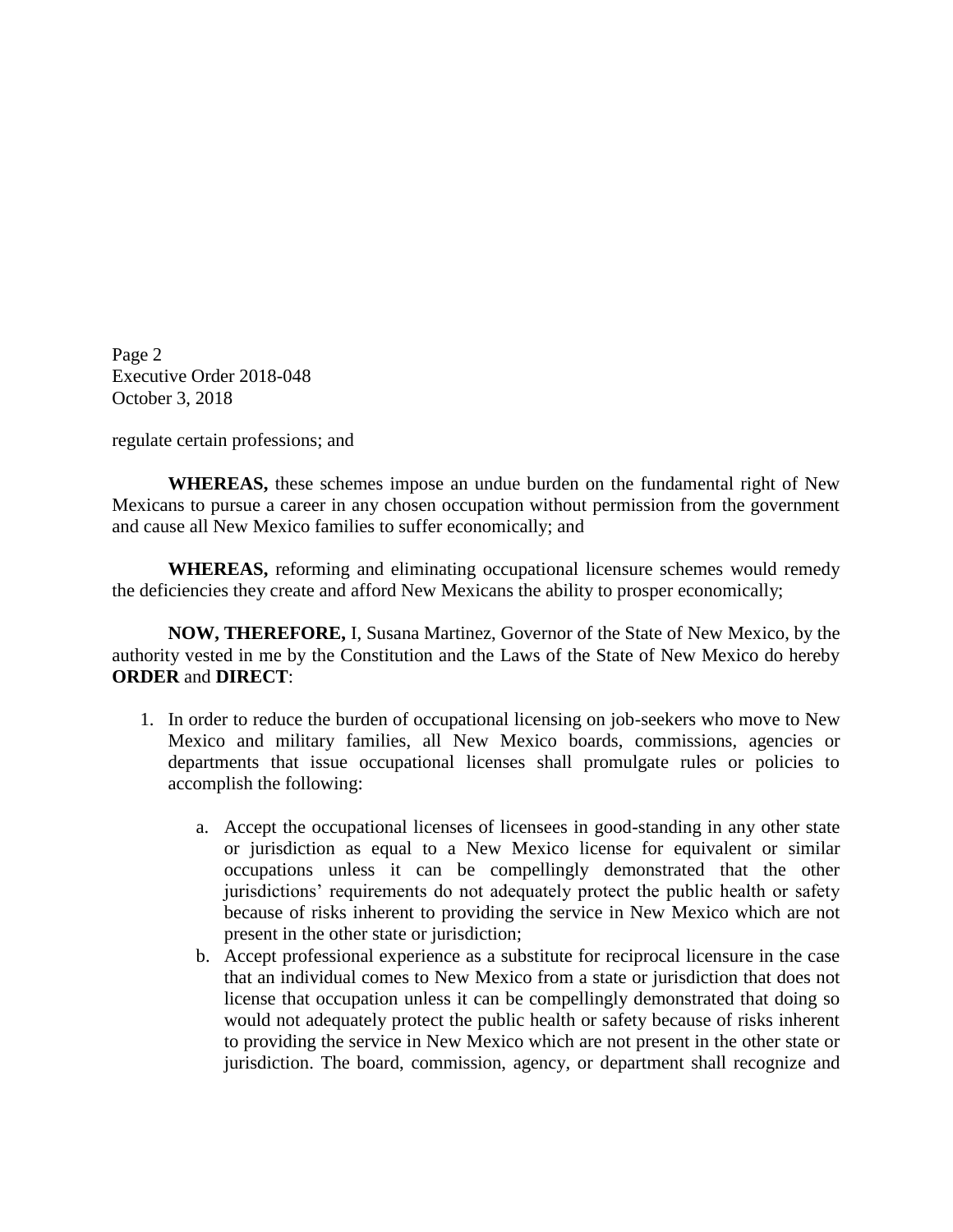Page 3 Executive Order 2018-048 October 3, 2018

> accept the individual's professional experience at a rate of 1,000 hours of required training for every one year of verifiable work experience for purposes of an occupational license in New Mexico;

- c. Establish a "consumer choice" process that is an alternative to occupational licensing. Under such a process, an individual may practice an occupation without an occupational license so long as (1) the individual or individual's employer informs each prospective customer that the individual is not licensed by the State of New Mexico, and (2) the customer signs a written contract acknowledging the disclosure.
	- i. The disclosure to potential customers may include a statement that the person is certified, recognized, or otherwise issued a qualification by a relevant private industry group, trade organization, or association;
	- ii. At this time, boards, commissions, departments, and agencies that regulate the licensure of professionals who provide medical services to human beings are exempt from this order.
	- iii. The disclosure in a written contract is an affirmative defense to the state of New Mexico's enforcement of the occupational licensing regulation;
- d. Update relevant websites to include concise and easily-visible instructions for applicants on how they can submit applications and all necessary forms for licensure;
- e. Include a checkbox on license applications to allow applicants to indicate that they are in the military, retired from the military, or are a member of a military family, if applicable;
- 2. In order to reduce the burden of education requirements, testing, fees, and continuing education required for licensure, all New Mexico boards, commissions, agencies or departments that issue occupational licenses shall promulgate rules or policies to accomplish the following: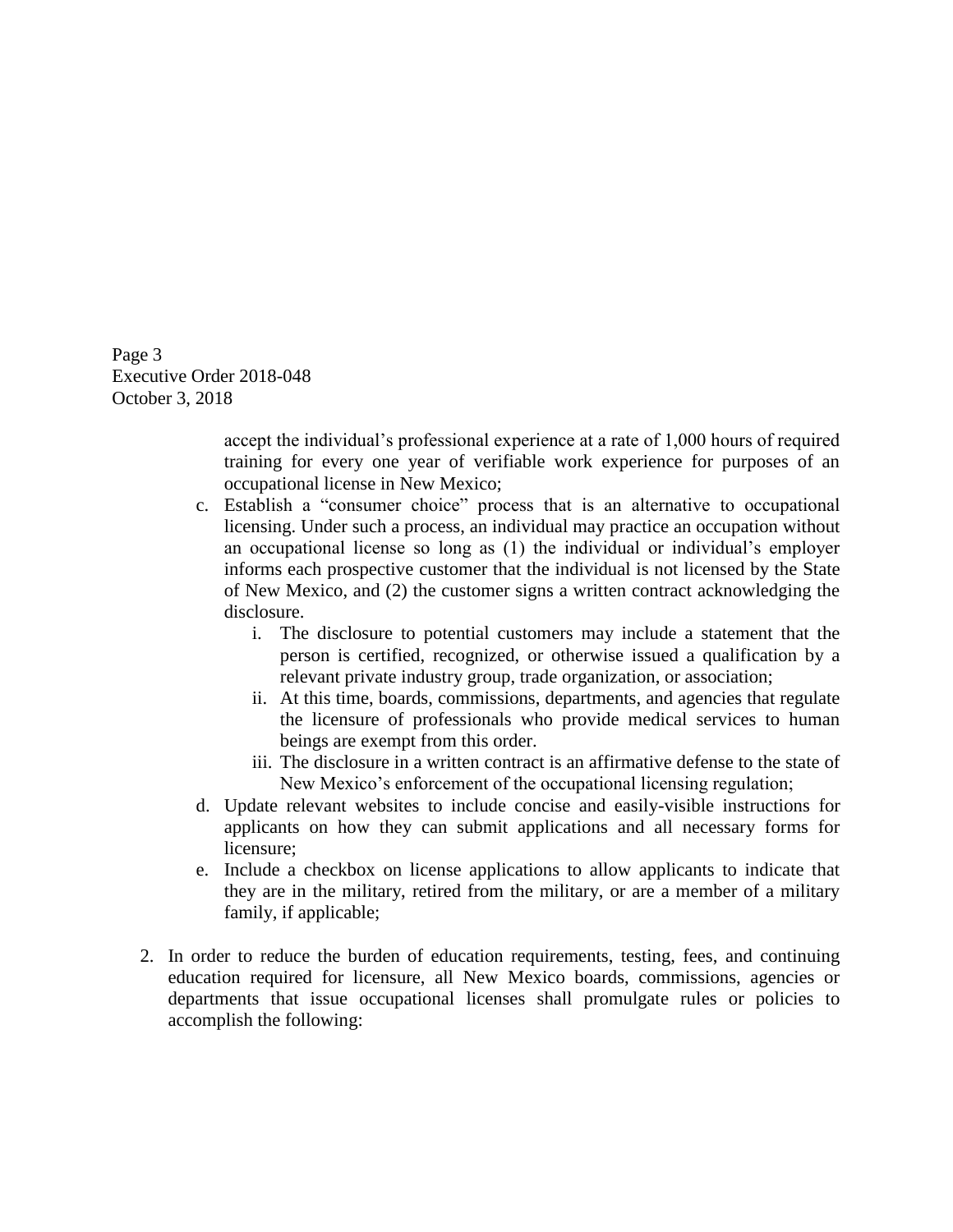Page 4 Executive Order 2018-048 October 3, 2018

- a. Reduce the fees associated with their licensure application process to seventy-five percent (75%) of the national average or less for equivalent or comparable occupations, unless the board or commission is an enterprise agency and can demonstrate that doing so would necessitate a General Fund appropriation. If there is no fee for the occupation in other states, the licensure fee shall not exceed fifty dollars (\$50) unless the board or commission is an enterprise agency and can demonstrate that doing so would necessitate a General Fund appropriation;
- b. Reduce required education and experience to the lowest level allowed by statute, unless it can be compellingly demonstrated that doing so would not adequately protect the public health, safety, and welfare;
- c. Eliminate jurisprudence examinations or rewrite those examinations so that all questions pertain directly to the duties and responsibilities of a professional in the occupation. Eliminate initial testing fees for jurisprudence examinations and lower all retake fees to twenty-five dollars (\$25) or less;
- d. Waive all initial licensure and testing fees for New Mexico residents who have been deemed eligible for Supplemental Nutrition Assistance Program (SNAP), Temporary Assistance for Needy Families (TANF), Low Income Home Energy Assistance Program (LIHEAP), or Medicaid benefits;
- e. Waive fees for National Guardsmen and members of the Armed Forces who require an occupational license to carry out their official National Guard or military duties;
- f. Expand the acceptance of online continuing education credits, or their equivalent, to increase accessibility for residents who cannot conveniently attend continuing education classes in person;
- 3. In order to make the occupational licensure process more predictable and aid those with a criminal record in finding gainful employment and consequently reducing the likelihood of recidivism, all New Mexico boards, commissions, agencies, or departments that issue occupational licenses shall promulgate rules or policies to accomplish the following: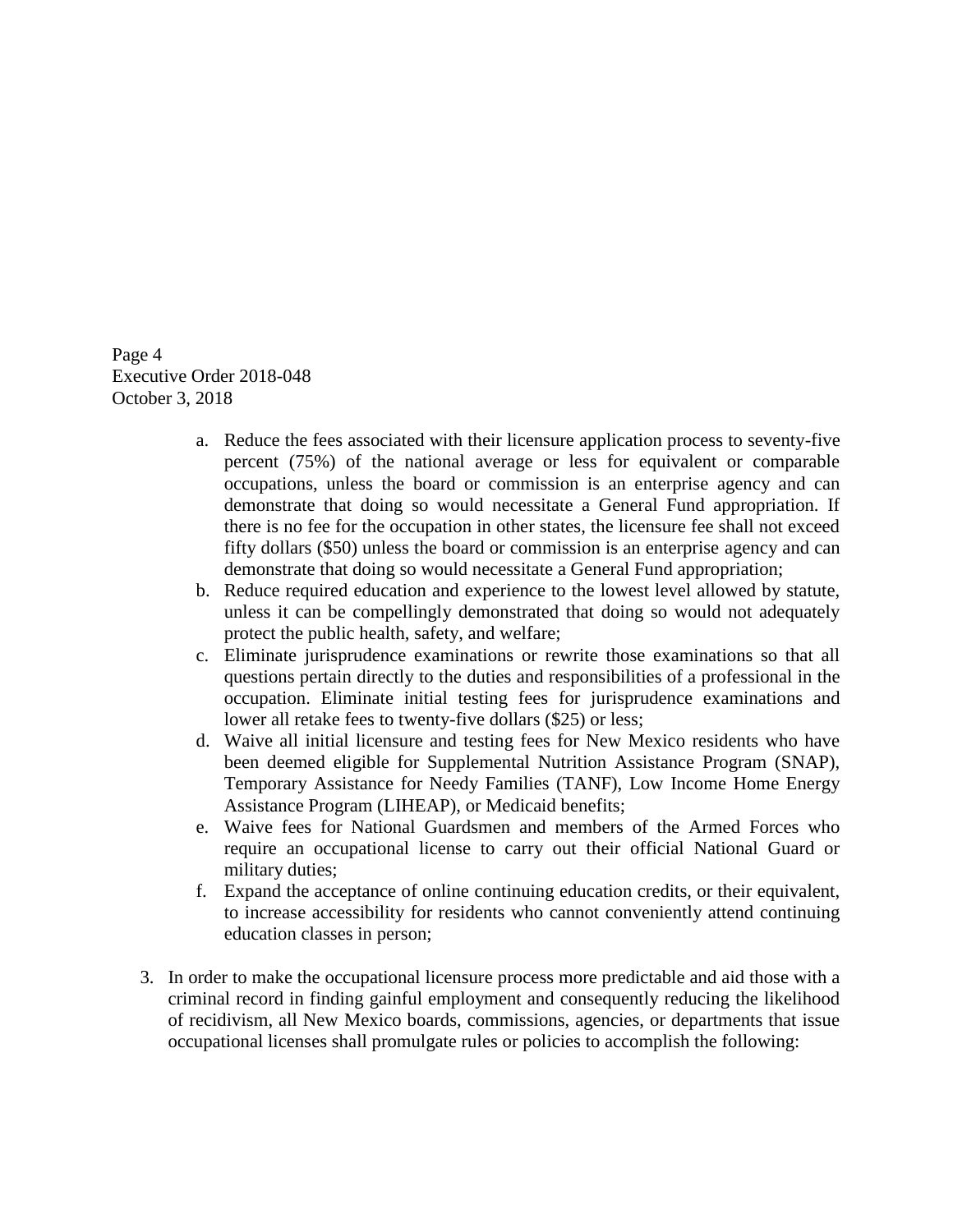Page 5 Executive Order 2018-048 October 3, 2018

- a. Establish a specific list of crimes or classifications of crimes that shall be considered when evaluating an application for licensure. Crimes or classifications of crimes must pertain directly to the practice of the occupation or the applicant's capacity to perform the duties of that occupation;
- b. Inform candidates for licensure who have their application denied the reason for the denial accompanied by a clear, concise, and easily understood description of the procedure to appeal the decisions in writing within seven (7) days.
- 4. None of the directives in this executive order shall be implemented by any board, commission, department, or agency if doing so would put any licensure scheme in conflict with state statute.
- 5. For the purpose of this Order; the terms "board(s)" or "commission(s)" include without limitation the Board of Acupuncture and Oriental Medicine; Board of Examiners for Architects; New Mexico Athletic Commission; Board of Barbers and Cosmetologists; Board of Body Art Practitioners; Board of Chiropractic Examiners; Construction Industries Commission; New Mexico Board of Dental Health Care and Dental Hygienists Committee; State Board of Licensure for Engineers and Professional Surveyors; Funeral Services Board; Gaming Control Board; Interior Design Board; Board of Landscape Architects; Manufactured Housing Commission; Massage Therapy Board; New Mexico Medical Board; Naprapathic Practice Board; Board of Nursing; Nutrition and Dietetics Practices Board; Board of Nursing Home Administrators; Board of Examiners for Occupational Therapy; Board of Optometry; Board of Osteopathic Medical Examiners; Board of Pharmacy; Board of Podiatry; New Mexico State Board of Psychologist Examiners; New Mexico Public Accountancy Board; State Racing Commission; Real Estate Appraisers Board; New Mexico Real Estate Commission; Signed Language Interpreting Practices Board; Board of Social Work Examiners; Speech Language Pathology, Audiology and Hearing Aid Dispensing Practices Board; and Board of Veterinary Medicine.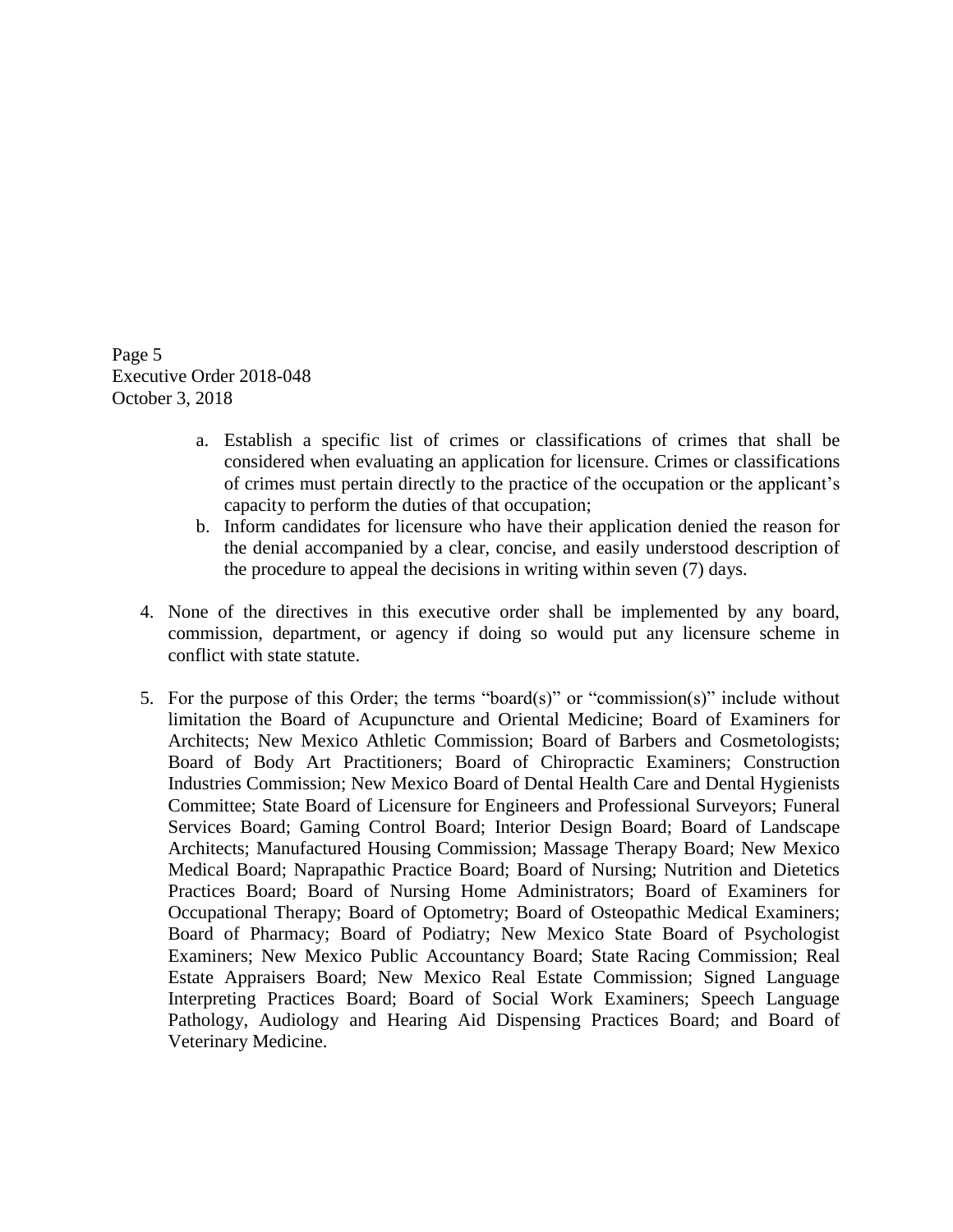Page 6 Executive Order 2018-048 October 3, 2018

> 6. For the purpose of this Order; the terms "department(s)" or "agency (ies)" include the Department of Agriculture; Department of Health; Energy, Minerals and Natural Resources Department; Office of the State Engineer; and Regulation and Licensing Department.